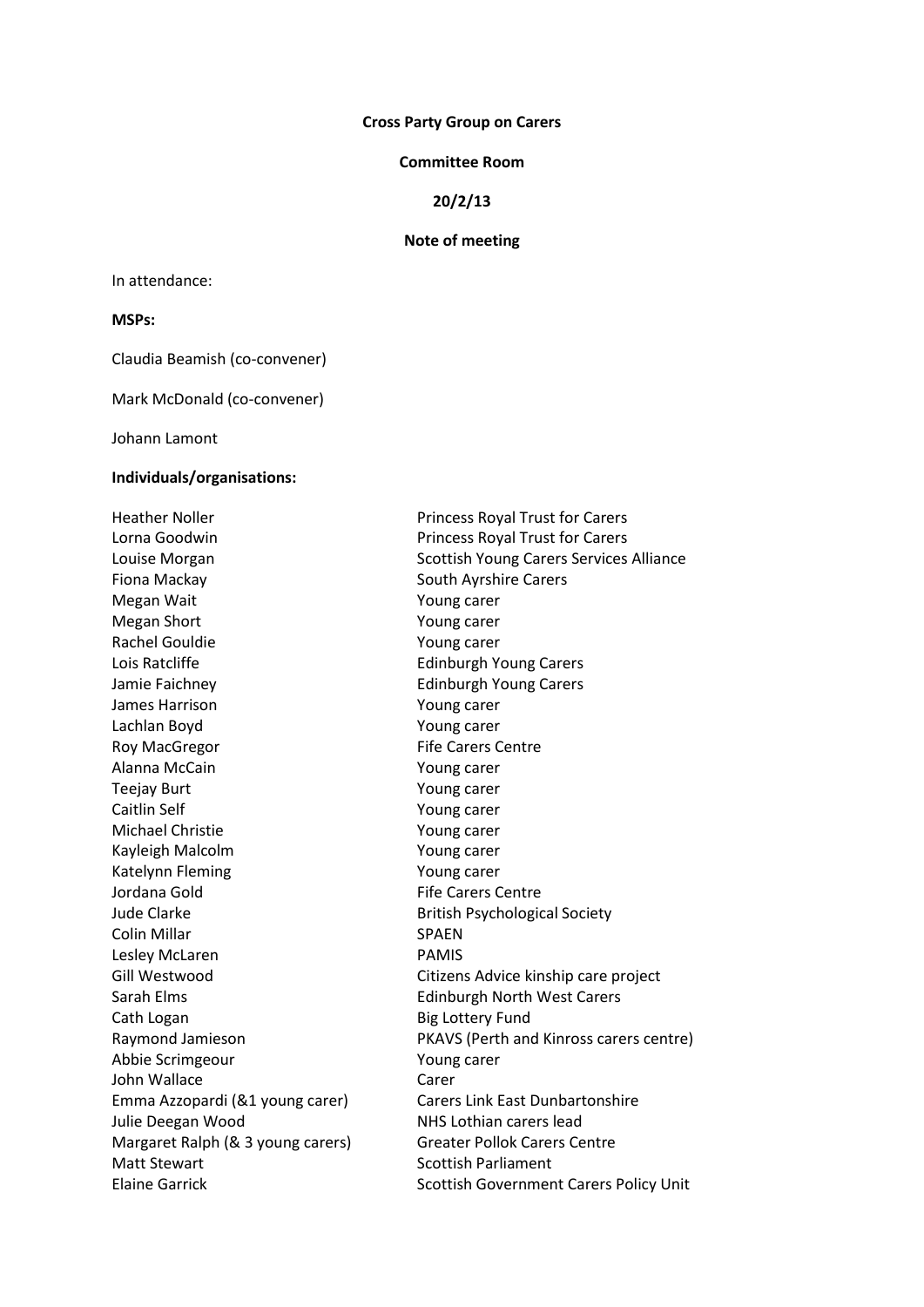**Claudia Beamish** opened the meeting and thanked everyone for coming along, particularly the young carers who were attending.

**Mark McDonald** was proposed as co-convener and was elected. He spoke briefly about his caring background and his now privileged position as an MSP which enabled him to make a difference for carers.

**Claudia Beamish** outlined the purpose of the meeting – at the halfway point between the 2012 and 2013 Scottish Young Carers Festival (which takes place every August), the group wanted to hear suggestions from the young carers about the Festival and how to improve on the issues highlighted at the 2012 Festival. All of the young carer workers at the meeting and the other professionals attending introduced themselves.

**Johann Lamont** spoke about the importance of carers' centres, particularly for young carers. Reflecting on her previous role as a teacher, she said that schools needed to understand how much a young person can be affected by their caring role and that schools must support young people who are upset or angry and view their behaviour and learning in the context of their being a young carer, as schools need to support young people to learn in a range of circumstances. She stated that it was particularly important that young carers who shared their caring responsibility with adults (such as those who care for a sibling) were not overlooked by support services. She also stated that there was cross-party understanding of the importance of carers and that it was great to see so many young people in attendance at the group.

**Jamie** from Edinburgh said that it was very difficult to juggle school and social activities with caring and that at school he was sometimes only seen as a young carer. Young carers services are really important and must get proper funding.

**Louise Morgan** asked if any other young people wanted to talk about their experiences in education. **Caitlyn** from Fife said that when she was at school, she found it quite difficult – teachers didn't understand and she sometimes got into trouble for having the extra responsibilities of caring. Teachers didn't know what it was like for her and said that having these responsibilities wasn't an excuse for not being able to complete homework, etc. They didn't understand that she cared more about her brother being safe and well than she did about school. **Katelynn** from Fife added that teachers should show more respect for young carers.

**Jude Clark** stated that she used to be a teacher and there was nothing in her training about supporting young carers and that she had had to work out how to support young carers herself and had to learn to not make assumptions. She hoped that if she went back to teaching having learned what she had about young carers' experiences, she would be better. **Claudia Beamish** agreed that due to no national standards of teacher training around supporting young carers, support can be patchy. She referred to the parliamentary questions she had asked Aileen Campbell, the Minister for Children and Young People, earlier in the Parliamentary session about support and resources in secondary schools. **Louise Morgan** said that feedback from recent Festivals had been that schools were not recognising young carers and the problem might be about young people being unwilling to identify as carers, so schools need to be more proactive.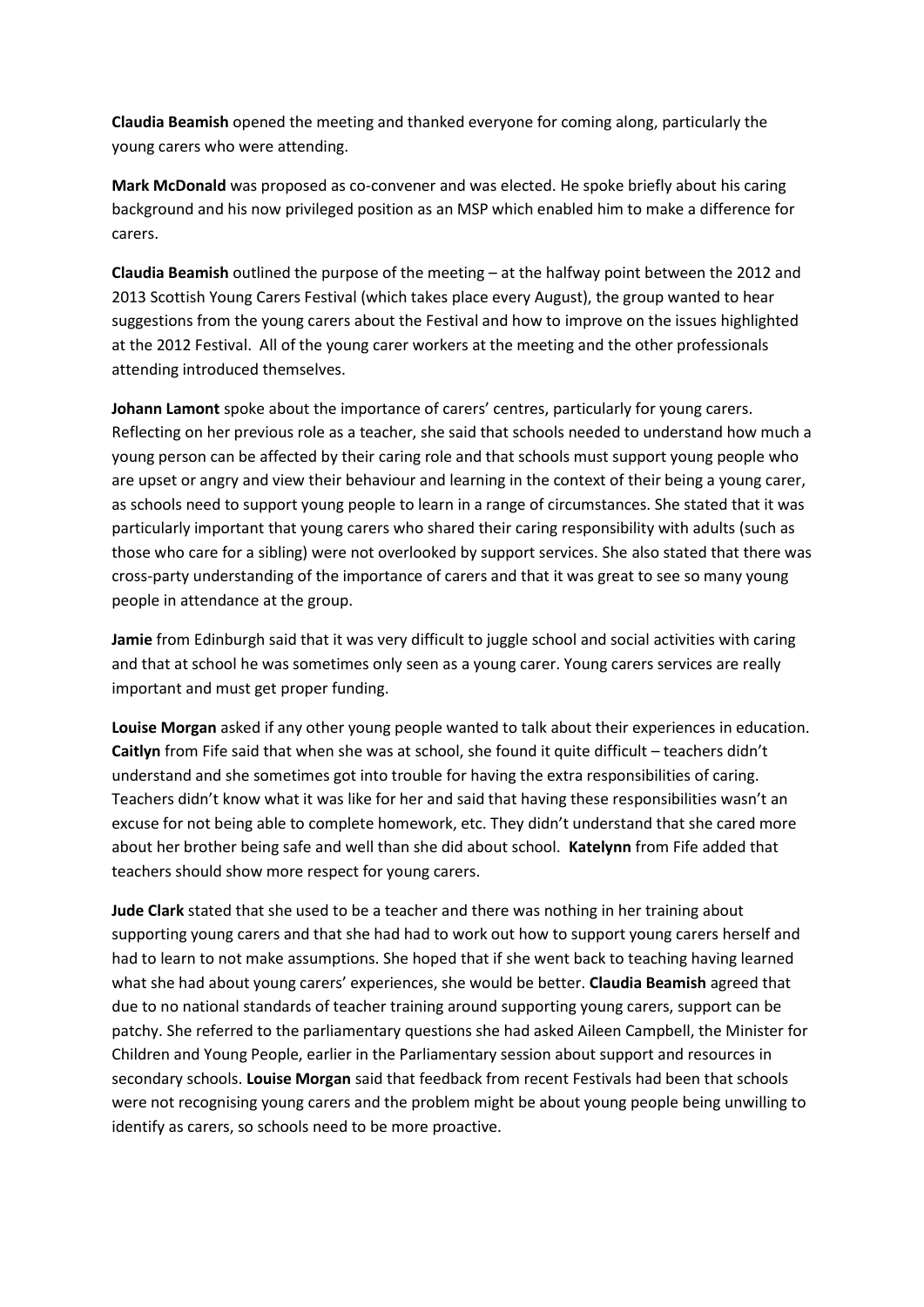**Caitlyn** from Fife said than when her little brother (who she cares for) started attending the same school as her, she regularly got pulled out of her classes to help her brother's teachers with him. She missed a lot of classes this way and ended up leaving school earlier than she wanted to because school was no longer a break from caring for her.

**Roy MacGregor** said that even if young carers identified themselves as carers to guidance staff in schools, in large secondaries the communication between staff may not be as good so this acknowledgement of young carers might not filter down to subject and registration teachers. Ray Jamieson agreed that as there was a lack of national consistency, how a school dealt with young carer issues was very dependent on the headteacher's view point and the ethos of the school.

**Rachel** from South Ayrshire said that it was more difficult at secondary school because of the different kind of relationship with the teachers – more far removed than at primary. She said that she had felt embarrassed to tell teachers sometimes. **Margaret Ralph** asked the young carers to indicate which of them had told their school they were a young carer – quite a few young carers had not told anyone at their school. **Lachlan** from Edinburgh said that he had told his guidance teacher in S1 that he was a carer and they had taken him out of class to ask if he was OK far too frequently, making him think he was weird and affecting his friendships, as he was also being asked in class if he was OK. When his two brothers began attending the school, he advised them not to say anything to any teachers in case the same thing happened to them. **Claudia Beamish** reiterated that this is why guidance is needed for schools. It was agreed that teachers need to show an interest whilst at the same time being subtle and not overpowering.

**Abbie** from Perth and Kinross said that she found it quite easy to talk about her caring role. There was no help for her in primary school although lots of teachers knew about her situation. Now she is at secondary school, things are better for her and the guidance staff know about her situation and share this with subject teachers if required. She said it was hard to see other young carers struggle because they were shy about sharing their situations, but she wasn't sure why other young carers didn't want to talk about their caring roles.

**Claudia Beamish** asked if cuts to funding were an issue. **Ray Jamieson** said that stability was important and that funding inconsistencies could affect this. It was noted that if a support service lost funding but a new service started up, it's not the same for the young carer as they build a relationship with a specific service and the workers there, so even if a service is present it might not be what they want.

A young carer from South Ayrshire said that when her dad found out that her caring responsibilities were affecting her school work, he found out where she could get some support. Guidance teachers hadn't passed this information on**. Dani** from Pollok stated that she would prefer teachers to just listen, rather than feel sorry for her. **Margaret Ralph** said that young carers at Greater Pollok Young Carers were asked if they wanted a worker to speak with their school about their caring situation and that about a quarter took up this offer.

**Johann Lamont** said that training for schools and teachers and how schools operate with regard to young carers seemed to be coming across very strongly. Schools must be able to respond to a situation by providing the correct amounts of information but without overwhelming young people, and they must also not expect young people to always identify as a carer themselves. Attendance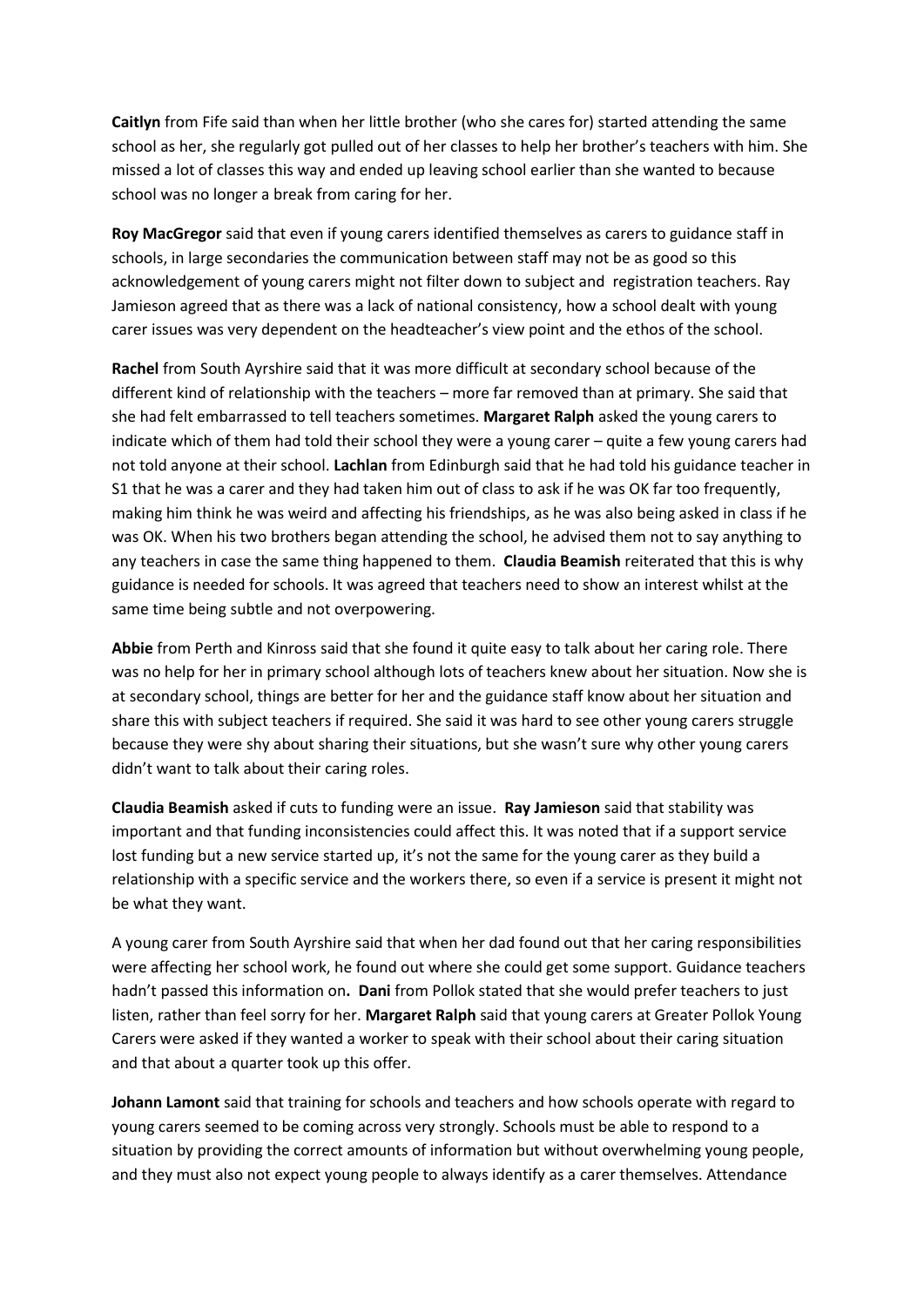issues in particularly must be recognised a symptom of difficulties and not always lumped together with poor behaviour. Young carers must also be able to talk to any teacher or person they want to share the info with, not have it imposed that they must speak to a particular staff member. **Roy MacGregor** reiterated that primary and secondary schools were very different environments, and **Johann** agreed that transition is particularly difficult and that information known by the primary school must not disappear when the young person reaches secondary age. It was recognised that although teachers are busy, they are in a really valuable position to recognise young carers.

**Lois Ratcliffe** said that when she was a general youth worker, she was not told about young carers issues. She also noted that young carers who are unwilling to identify as carers can do this because of stigma associated with the specific condition that the person they care for has. Awareness raising and peer education might help with this and it is something that Edinburgh Young Carers are looking into.

**Mark McDonald** agreed that educating the wider peer group about carers' issues through PSHE and similar avenues would help raise awareness and ensure that young carers found it easier to communicate with teachers and their peers. Young people might also recognise carers in their wider family this way. More support would be opened up to young carers and stigma would be reduced. All local authorities should have a strategy to ensure delivery of this in their local schools, but recognise that schools will have their own take on how to address young carers' issues as well so best practice should be shared, so that good work can be applied in the areas where support is patchier. He also spoke about a specific issue he had become aware of when visiting the Festival, where a young carer was not seeking support because he was worried that he would be taken into care. The fear around this must be reduced. He reminded the group that they could contact their local politicians about carer issues as well, because they would definitely listen.

**Louise Morgan** and **Claudia Beamish** asked the group if there were any other issues to discuss and what would be most useful. **Roy MacGregor** spoke about the young carers authorisation card and the pilot that had taken place in Fife. Some of the young carers had their cards and **Megan** from South Ayrshire said that it was useful for school. Others agreed that they were helpful in case you didn't want to explain your situation yourself but wanted someone to know about it (the card states that the holder is a young carer, who they look after and why, that they may need extra support, and that they should be given information from medical staff about the condition of the person they care for (if applicable).) A young carer from Fife had found the card very useful when she had been viewed as too young to be given information about medication. **Roy MacGregor** said that it was also useful as a general ID card and was certainly not a 'get out of jail free' card. **Louise Morgan** said that the card was being piloted in six health board areas – the cards are issued by the young carers services on behalf of the NHS.

Speaking about the Scottish Young Carers Festival, one young carer said that they were not sure what activities were taking place at what times, because there were not enough signs. Some people would have preferred a loud disco to a silent disco. The boy band Supanova were well liked. **Louise Morgan** asked about the politicians attending – the young people agreed that it was good for the politicians to mingle and participate but they must wear casual clothes and not suits. Moving between groups was very efficient and meant that people had a chance to talk about a range of topics.